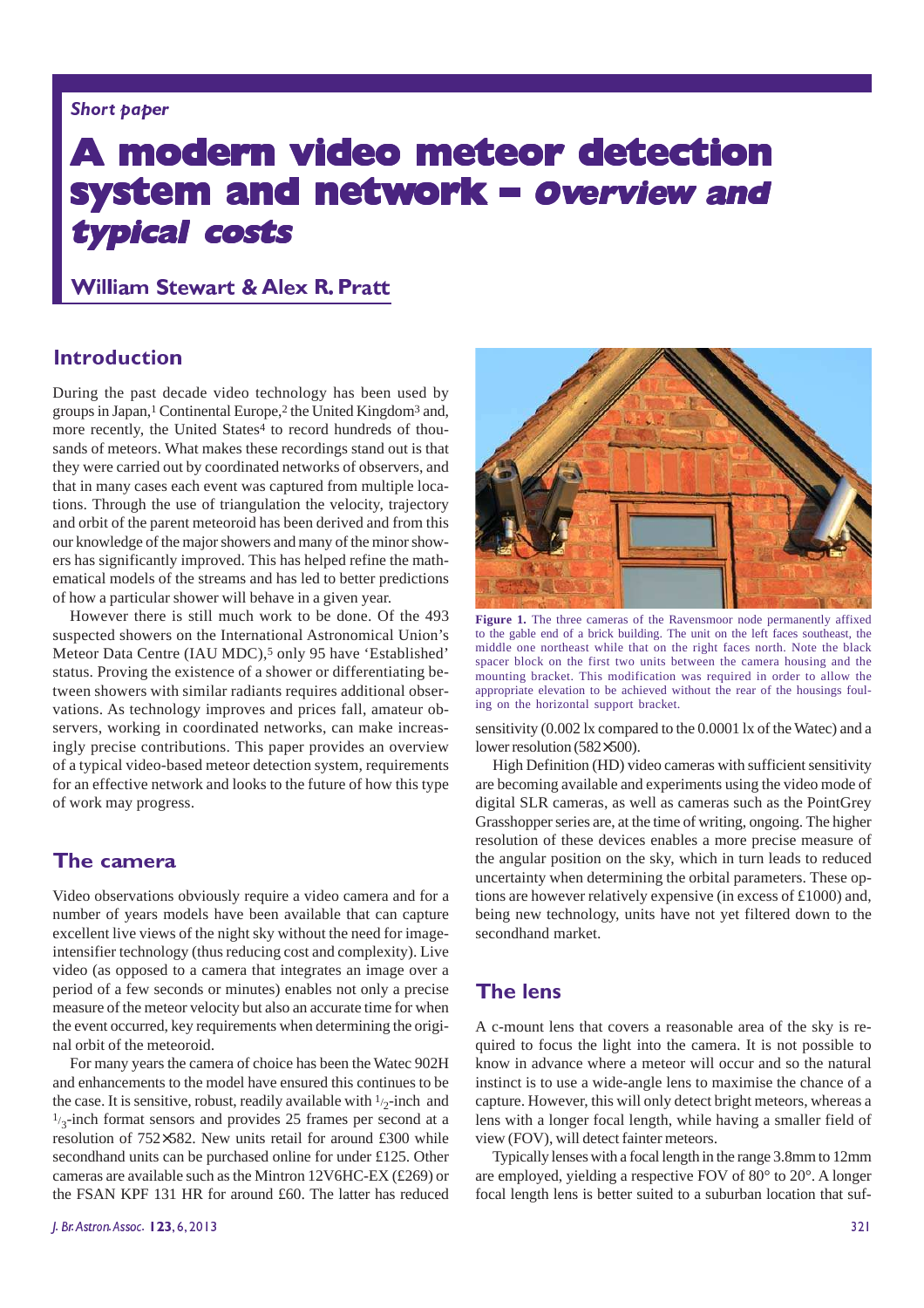#### Stewart & Pratt: A modern video meteor detection system & network



**Figure 2.** Variation in limiting magnitude when changing focal ratio for a given focal length lens.

fers from light pollution and has, due to local obstructions, limited options for where the camera can be pointed. Such lenses yield higher quality data leading to more precisely determined orbits. Lenses are designed for cameras with a particular sensor size and so using, for example, a lens intended for a  $\frac{1}{3}$  sensor on a  $\frac{1}{2}$ " sensor camera will result in vignetting and significant distortion/ degradation of the image at the edge of the FOV.

Another consideration is the focal ratio or 'speed' of the lens: f/1.2 or better will give good results. The sensitivity of camera sensors has now increased to such an extent that manufacturers no longer have demand for ultra fast lenses. Some years ago Computar halted production of a series of aspherical (well corrected) f/0.8 lenses with focal lengths of 3.8mm, 6mm, 8mm and 12mm, as did Pentax with their series that had focal ratios of f/0.95 or better. Although they occasionally appear on Internet auction sites, availability continues to diminish and they often command high prices – expect to pay in excess of £80.

Lenses of f/1.2, 1.4 and 1.6 are readily available and fast lenses are still produced by manufacturers such as Computar (TG3Z2910FCS-IR), Tokina (TVR0398DCIR) and Fujinon (YV2.8×2.8LA-SA2) − expect to pay around £50. These are often zoom lenses where the focal ratio increases with the focal length and it is important to determine actual speed for a given focal length.

Figure 2 shows how the limiting magnitude changes with focal ratio for a given focal length. As can be seen, a lens of a particular focal length operating at f/1.0 will detect meteors a full magnitude fainter than one of the same focal length operating at f/1.6. The typical meteor population index (defined as the ratio between the number of meteors of magnitude *m*+1 and the number of meteors of magnitude *m*) is in the range 2.5 to 3.06 and so the faster lens can make the difference between detecting 20 meteors per night and detecting 50 –60.

The Video Meteor Database of the International Meteor Organisation7 provides a good overview of what users typically achieve for a given focal length/focal ratio. Whatever is chosen, the camera and lens combination must be capable of detecting stars down to magnitude +3 to allow accurate astrometry to be performed on the resultant capture. Due to the transient nature of meteors and the detection/triggering capabilities of the software, the faintest detected meteors are typically 1 magnitude brighter than the stellar limiting magnitude.

# Data system & software

The capture software is not processor intensive; hence typical desktop PCs from the early 2000s running Windows XP will suffice. The Ravensmoor node of NEMETODE,<sup>8</sup> a UK-based meteor observation network operated by members of the BAA Meteor Section, utilises IBM ThinkCentre M51 3.2GHz P4 HT units which can be picked up for around £40. Typical CPU load is around 20% and the only modification from the standard specification has been to add additional RAM and a 300GB hard disk drive (HDD).

There are a number of choices available for the acquisition software and these determine the choice of interface card to allow the video signal to be streamed into the PC. The days of recording an entire video stream of the night sky, then spending an equal (or greater) amount of time visually examining the video for meteors, then manually estimating magnitude and radiant are, thankfully, over.

Modern systems use tuneable motion detection algorithms, whereby the video stream is continuously read into a memory buffer and only those sequences that contain movement are saved as discrete clips to the HDD for later analysis. Sequences in the buffer containing no movement are discarded. Analysis of the clips is automated with minimal user interaction required.

The first software option is *MetRec* (*Meteor Recogniser*).<sup>9</sup> This is a well-established and widely used program that not only has excellent motion detection capabilities but also performs realtime monitoring of local seeing conditions. It accomplishes this by periodically (every 60s) comparing the pixel values of known stars within the FOV against the actual magnitudes for those stars. From this it then estimates and logs local atmospheric transparency. Reliable 'meteor flux' data that is analogous to that obtained by traditional visual observation methods can therefore be inferred, as can the effective collection area.

In addition the software determines, on the fly, meteor brightness, velocity and equatorial coordinates and assigns shower association based on the working list of the International Meteor Organisation.<sup>10</sup> Results can be uploaded to the servers of the Virtual Meteor Observatory which in turn plots the temporal change in ZHR.<sup>11</sup> The software is freely available from the authors' website but requires the use of a particular type of frame grabber card (Matrox Meteor) which is no longer produced. Secondhand units are available but these typically cost around £125.

*MetRec* is a good choice for observers who operate as 'single stations' as opposed to part of a coordinated network. Although the software does not support triangulation, characteristics such as radiant, pre-atmospheric entry velocity, activity interval and profile can be derived through the application of sophisticated statistical algorithms to large sets of *MetRec* data.<sup>12</sup>

Another option is *SonotaCo*'s *UFO* suite.<sup>1</sup> DO NOT be put off by the name as this is a set of highly capable programs designed for capturing and analysing any object moving through the atmosphere: while primarily designed for meteors, *UFO Capture* software has been used to detect other atmospheric phenomena such as sprites above lightning storms.

Like *MetRec* this software is well established and widely used. It has a Windows interface, multiple configurable options and has recently had HD capability added. It does not support realtime monitoring of local seeing conditions nor does it perform the analysis (magnitude, speed, position, radiant and shower association) on the fly − these are performed later using a separate program called *UFO Analyser*.

The greatest strength however is the capability of a third programme called *UFO Orbit* which takes the analysed data from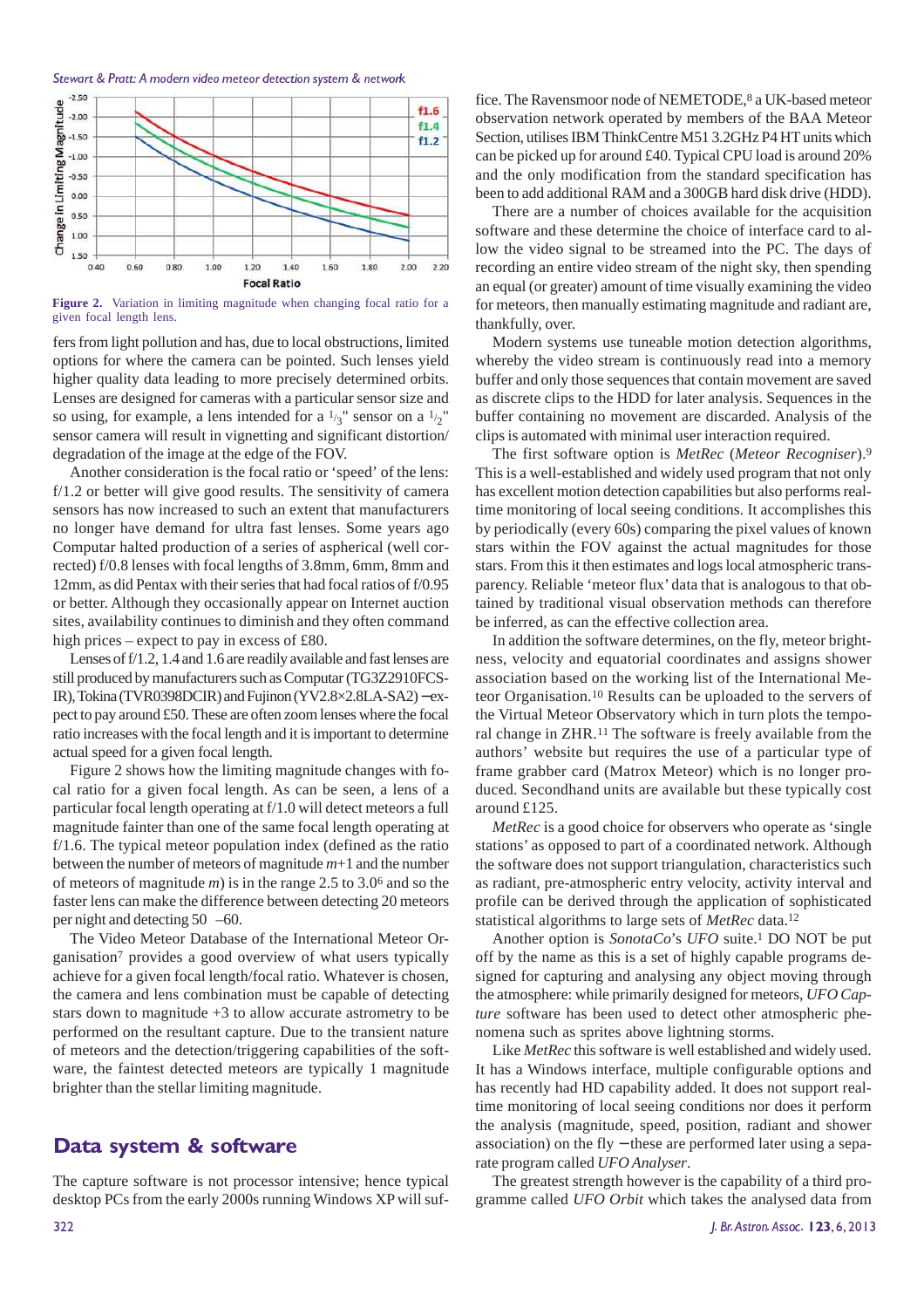#### Stewart & Pratt: A modern video meteor detection system & network



cards are available though in the authors' experience, quality is variable with some contributing to lost frames. USB-based devices such as the ClimaxDigital unit (£20) have also been successfully tried.

The *UFO* suite is a good choice for observers operating as part of a network who take steps to ensure common volumes of the meteoric layer are simultaneously observed. Smaller networks can obtain good results from the outset without waiting for a large (multi-year) dataset to be accumulated.

**Figure 3.** Northern Taurid fireball from 23:54:20 UTC, 2012 Nov 8, imaged by NEMETODE network cameras from Ravensmoor *(left)* and Leeds *(right).*



**Figure 4**. The triangulated ground track of the fireball captured in Figure 3.

individual observers and automatically determines parameters for the radiant, velocity, trajectory and orbit. This can be reliably performed for individual events whereas *MetRec*'s statistical approach requires large datasets. Depending on exchange rates, the software licence for *UFO Capture* costs around £125 (following an initial, free, 30 day trial period). The other two programmes (*UFO Analyser* and *UFO Orbit*) are free.

The software interfaces with readily available TV cards: the NEMETODE network make use of Osprey 210 Video Capture cards, the cost of which has fallen significantly in recent years − new ones can be purchased online for under £30. Cheaper TV





#### Power

Initially a laptop-style power supply was used to convert 230V AC to 12V DC (to power the camera and the iris on the lens) though the more permanent installation at Ravensmoor has now switched to a dedicated, higher current, enclosed power supply that supports three camera systems. The Leeds node of NEMETODE uses 12V DC transformer plugs.

### **Costs ... and automation**

A budget of around £450 will purchase a highly capable system that can generate good scientific results. This is not a trivial amount of money but nor is it an outrageous one. As ever one has to weigh up the pros and cons of cost (initial outlay) versus benefit (how much will it be used?)

A significant attraction of a video-based meteor detection system is the ease with which much of the data collection can be automated. Many aspects of astronomy require confidence that skies will be clear for a number of hours before attempts are made to set up equipment, sacrifice a few hours sleep, make the observations then pack everything away. However with minimal additional financial outlay a meteor system can be made permanent and configured to run for multiple consecutive nights (irrespective of forecast conditions) with no user intervention whatsoever. While the user sleeps, data collected during a 30-minute break in an otherwise cloudy night contribute to the overall picture.

The first step is a weatherproof enclosure for the camera and lens. Competent individuals have made their own using lengths of drainpipe and perspex covers, but with commercial (CCTV) units that include mounting brackets and incorporate a heater to demist the front window available for around £50, users may decide that the time taken to manufacture and the risk of failure is not worth the financial saving. Commercial units are typically designed to point down instead of up, and hence what may provide good protection from the elements in one orientation may not work in another. NEMETODE observers use units from MAP Security sourced via eBay – search on '*ebay map security cctv enclosure*' – and have found them to be excellent.

Next, a mechanism to automatically switch the camera and lens iris on and off is required. This can be as simple as powering the 230V AC to 12V DC power supply via a mains timeswitch of the type that is often used to automatically switch lights on and off. These are readily available for under £5 from electrical or DIY stores, and presetting them to activate/deactivate at the